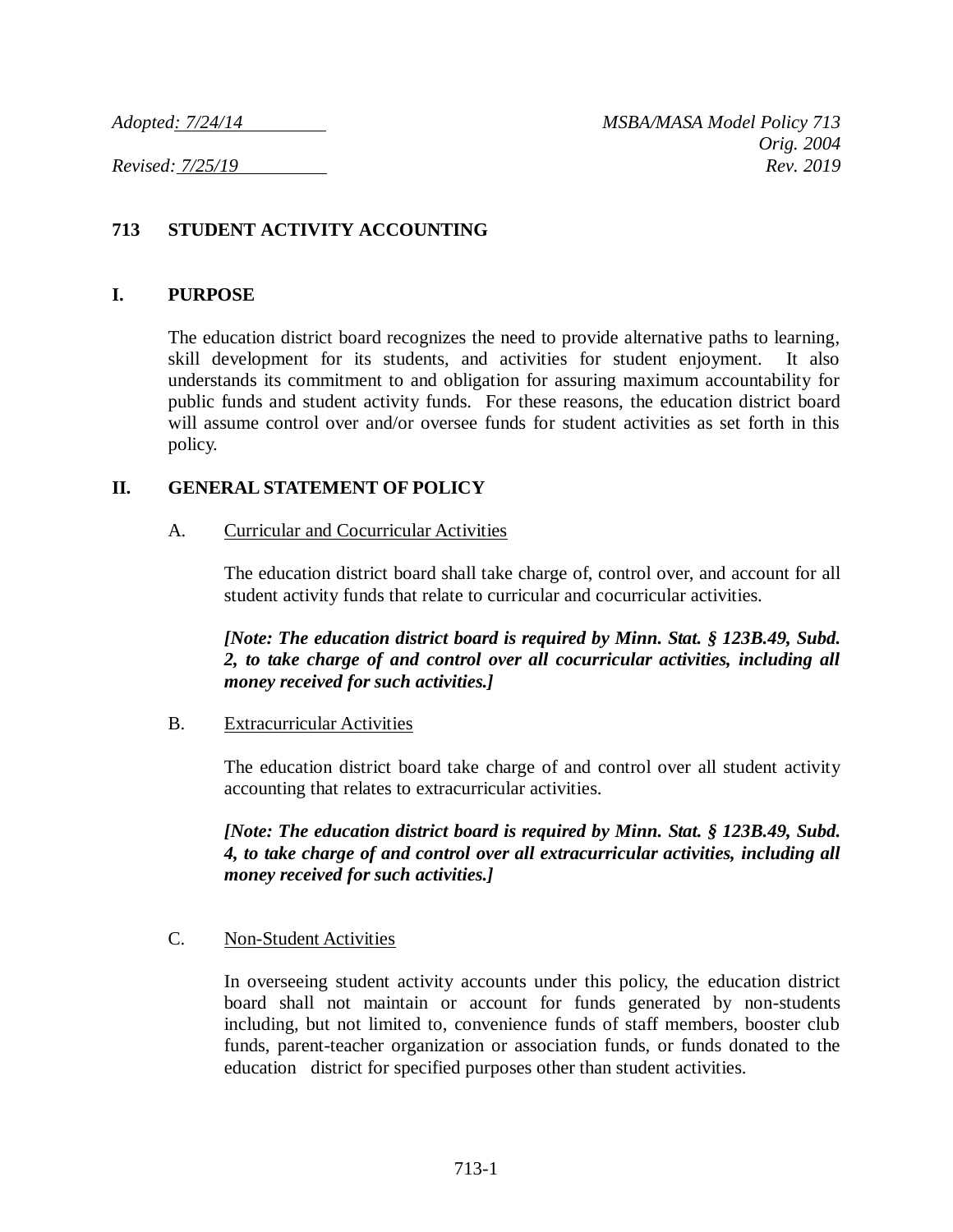## **III. DEFINITIONS**

## A. Cocurricular Activity

A "cocurricular activity" means those portions of the education district -sponsored and directed activities designed to provide opportunities for students to participate in such experiences on an individual basis or in groups, at education district and at public events, for improvement of skills (i.e., interscholastic sports, band, etc.). Cocurricular activities are not offered for school credit, cannot be counted toward graduation, and have *one or more* of the following characteristics:

- 1. They are conducted at regular and uniform times during school hours, or at times established by education district authorities;
- 2. They are directed or supervised by instructional staff in a learning environment similar to that found in courses offered for credit; and
- 3. They are partially, primarily, or totally funded by public moneys for general instructional purposes under direction and control of the education district board.

### B. Curricular Activity

A "curricular activity" means those portions of the education district program for which credit is granted, whether the activity is part of a required or elective program.

### C. Extracurricular (Noncurricular/Supplementary) Activity

An "extracurricular (noncurricular/supplementary) activity" means all direct and personal services for students for their enjoyment that are managed and operated under the guidance of an adult or staff member. Extracurricular activities have *all* of the following characteristics:

- 1. They are not offered for school credit nor required for graduation;
- 2. They generally are conducted outside school hours or, if partly during school hours, at times agreed by the participants and approved by education district authorities;
- 3. The content of the activities is determined primarily by the student participants under the guidance of a staff member or other adult.

### D. Public Purpose Expenditure

A "public purpose expenditure" is one which benefits the community as a whole, is directly related to the functions of the education district, and does not have as its primary objective the benefit of private interest.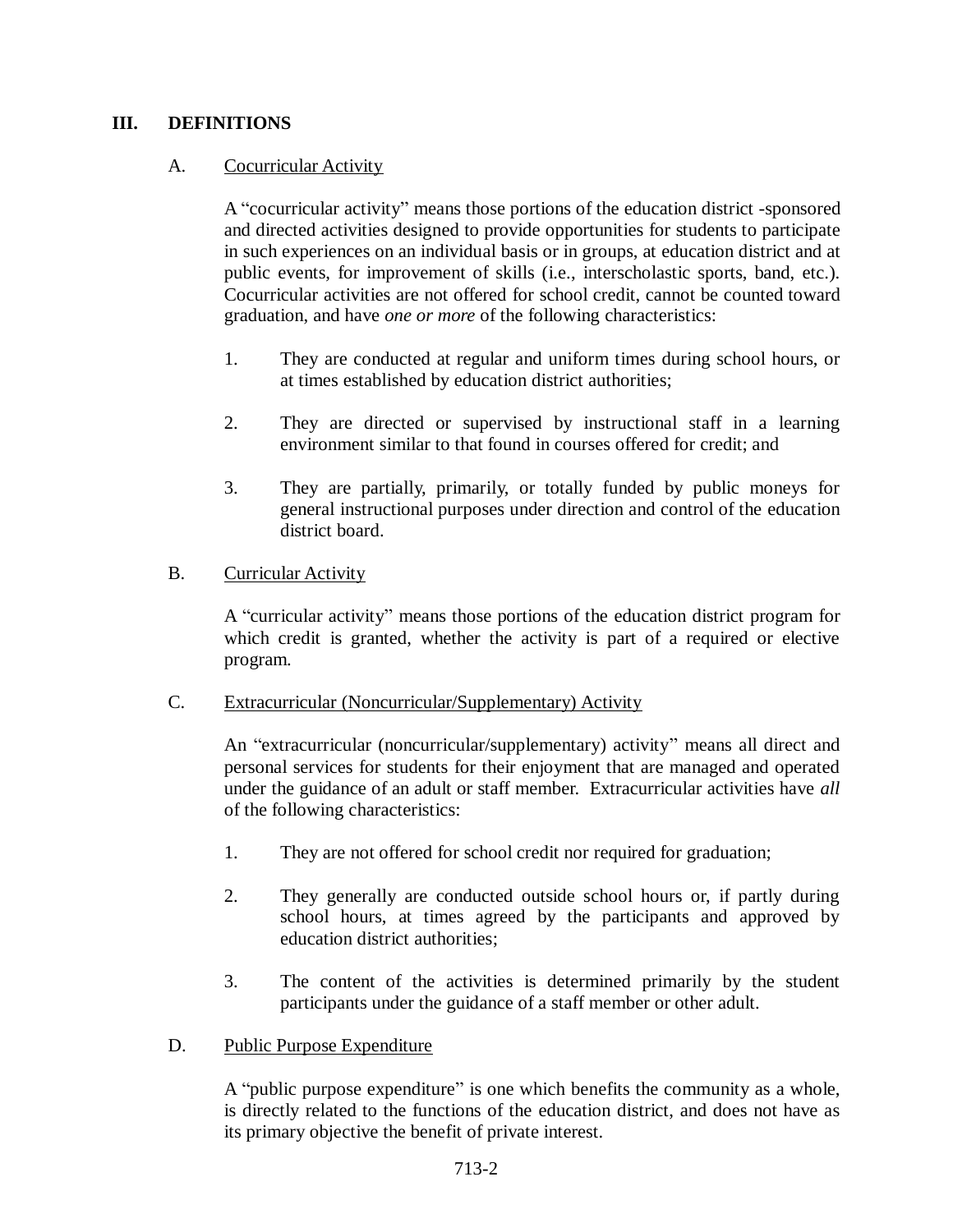# **IV. MANAGEMENT AND CONTROL OF ACTIVITY FUNDS**

### A. Curricular and Cocurricular Activities

- 1. All money received on account of cocurricular activities shall be turned over to the treasurer, who shall deposit such funds in the general fund, to be disbursed for expenses and salaries connected with the activities, or otherwise, by the education district board upon properly allowed itemized claims.
- 2. The treasurer shall account for all revenues and expenditures related to curricular and cocurricular activities in accordance with the Uniform Financial Accounting and Reporting Standards (UFARS and education district policies and procedures.

### B. Extracurricular Activities

- 1. Any and all costs of extracurricular activities may be provided from education district revenues.
- 2. All money received or expended for extracurricular activities shall be recorded in the same manner as other revenues and expenditures of the education district and shall be turned over to the treasurer, who shall deposit such funds in the general fund, to be disbursed for expenses and salaries connected with the activities, or otherwise, by the education district board upon properly allowed itemized claims.
- 3. The treasurer shall account for all revenues and expenditures related to extracurricular activities in accordance with UFARS and education district policies and procedures
- 4. All student activity funds will be collected and expended:
	- a. in compliance with education district policies and procedures;
	- b. under the general direction of the principal and with the participation of students and faculty members who are responsible for generating the revenue;
	- c. in a manner which does not produce a deficit or an unreasonably large accumulation of money to a particular student activity fund;
	- d. for activities which directly benefit the majority of those students making the contributions in the year the contributions were made whenever possible; and
	- e. in a manner which meets a public purpose.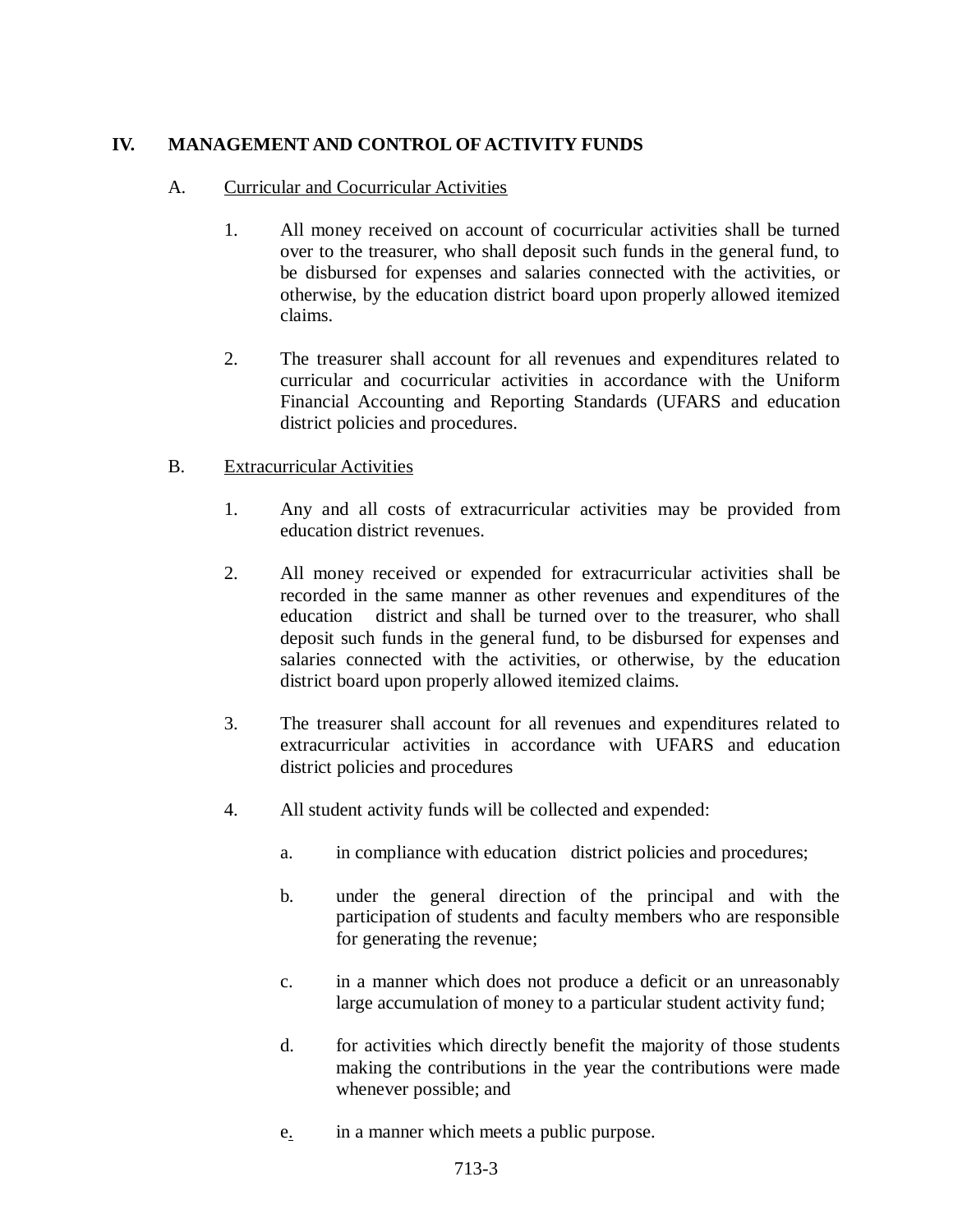5. Activity accounts of a graduated class will be terminated prior to the start of the school year following graduation. Any residual money from a graduating class activity fund will remain in the general fund and may be used for any education district purpose. Prior to depositing such accounts, all donations or gifts accepted for the specific purpose of the student activity account shall be administered in accordance with the terms of the gift or donation and education district policy.

## **V. DEMONSTRATION OF ACCOUNTABILITY**

#### A. Annual External Audit

The education district board shall direct its independent certified public accountants to audit, examine, and report upon student activity accounts as part of its annual education district audit in accordance with state law.

#### B. Fundraiser Report

The administration will prepare a fundraising report semi-annually which will be reviewed by the education district board in May and November. The report will list the activity, type of fundraisers, timing, purpose, and results.

*[Note: The education district board should conduct periodic reviews of student fundraising. The manner in which such reviews are conducted is in the discretion of the education district board.]*

| <b>Legal References:</b> | Minn. Stat. § 123B.02, Subd. 6 (General Powers of Independent School      |
|--------------------------|---------------------------------------------------------------------------|
|                          | Districts)                                                                |
|                          | Minn. Stat. § 123B.09 (Boards of Independent School Districts)            |
|                          | Minn. Stat. § 123B.15, Subd. 7 (Officers of Independent School Districts) |
|                          | Minn. Stat. § 123B.35 (General Policy)                                    |
|                          | Minn. Stat. § 123B.36 (Authorized Fees)                                   |
|                          | Minn. Stat. § 123B.37 (Prohibited Fees)                                   |
|                          | Minn. Stat. $\S$ 123B.38 (Hearing)                                        |
|                          | Minn. Stat. § 123B.49 (Extracurricular Activities; Insurance)             |
|                          | Minn. Stat. $\S$ 123B.52 (Contracts)                                      |
|                          | Minn. Stat. § 123B.76 (Expenditures; Reporting)                           |
|                          | Minn. Stat. § 123B.77 (Accounting, Budgeting, and Reporting               |
|                          | Requirement)                                                              |
|                          | Minn. Rules Part 3500.1050 (Definitions for Pupil Fees)                   |
|                          | Visina v. Freeman, 252 Minn. 177, 89 N.W.2d 635 (1958)                    |
|                          | Minn. Op. Atty. Gen. 159a-16 (May 10, 1966)                               |
|                          |                                                                           |

*Cross References:* Uniform Financial Accounting and Reporting Standards (UFARS)